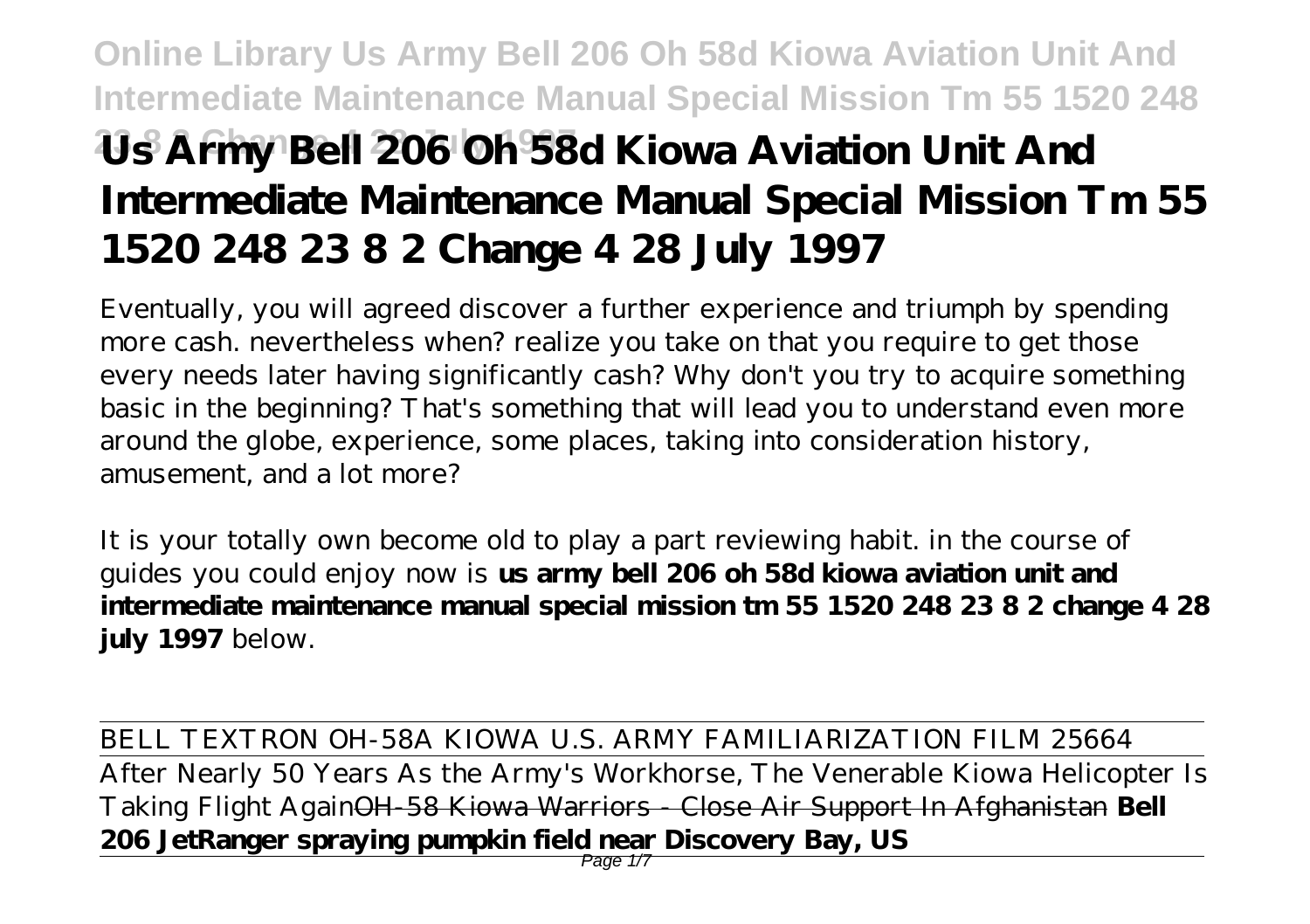**Online Library Us Army Bell 206 Oh 58d Kiowa Aviation Unit And Intermediate Maintenance Manual Special Mission Tm 55 1520 248**

**23 8 2 Change 4 28 July 1997** BELL 206 JetRanger LAFD Helicopter In Action - Brush Fire*2/17th Cavalry OH-58D Kiowa Warriors in Iraq* Australian Army Kiowa Airshow dance Final mission of the OH-58 Kiowa *U.S. Army Ft Rucker - Another day at Work Flying Helicopters, From an Outside Perspective* Bell OH-58 Kiowa Warrior Helicopters Flight World Record Largest Helicopter Formation Flight - Army OH-58 Kiowa Warrior *Bell 206 Jet Ranger airshow display | Bell 206 Helicopter takeoff, lowpass and landing* OH-58 Kiowa Warrior Combat Footage in Afghanistan 08-09 Make Sosua Great Again. *Flying the UH-60M* Kiowas Over Kandahar. Bandit Troop 1-6 CAV flying OH58D Kiowa Warrior bell 206 walk around

US Army Flight School**Bell 505 vs. Robinson R66 Comparison AUSA 2019: Debut of Compound Coaxial Helicopter mock-up** Full down Auto rotation Almost Fail! Bell 206 Longranger 206b **Bell's Invictus VS Sikorsky's Raider X :The Army's Future Attack-Reconnaissance Aircraft US Army Bell OH-58 Kiowa JBLM** Let's Build a Thing: ITALERI Bell 206 Jet Ranger III Slovenian Army training helicopter Bell Developing Future Light Scout Aircraft For US Army *OH-58D Kiowa Warrior - Little Badass OH-58D Kiowa Warrior - Armed Reconnaissance Helicopter* U.S. Army - Helicopter Training - TH67 Creek / Bell Jetranger Touchdown Autorotations Startup \u0026 Take Off A Bell 206 Helicopter US Army's Francis on Future Army Aviation Operating Concepts \u0026 Sustainment, FARA Capabilities Us Army Bell 206 Oh The Bell 206 is a family of two-bladed, single- and twin-engined helicopters, manufactured by Bell Helicopter at its Mirabel, Quebec, plant.Originally developed as the Bell YOH-4 for the United States Army's Light Observation Helicopter program, it Page 2/7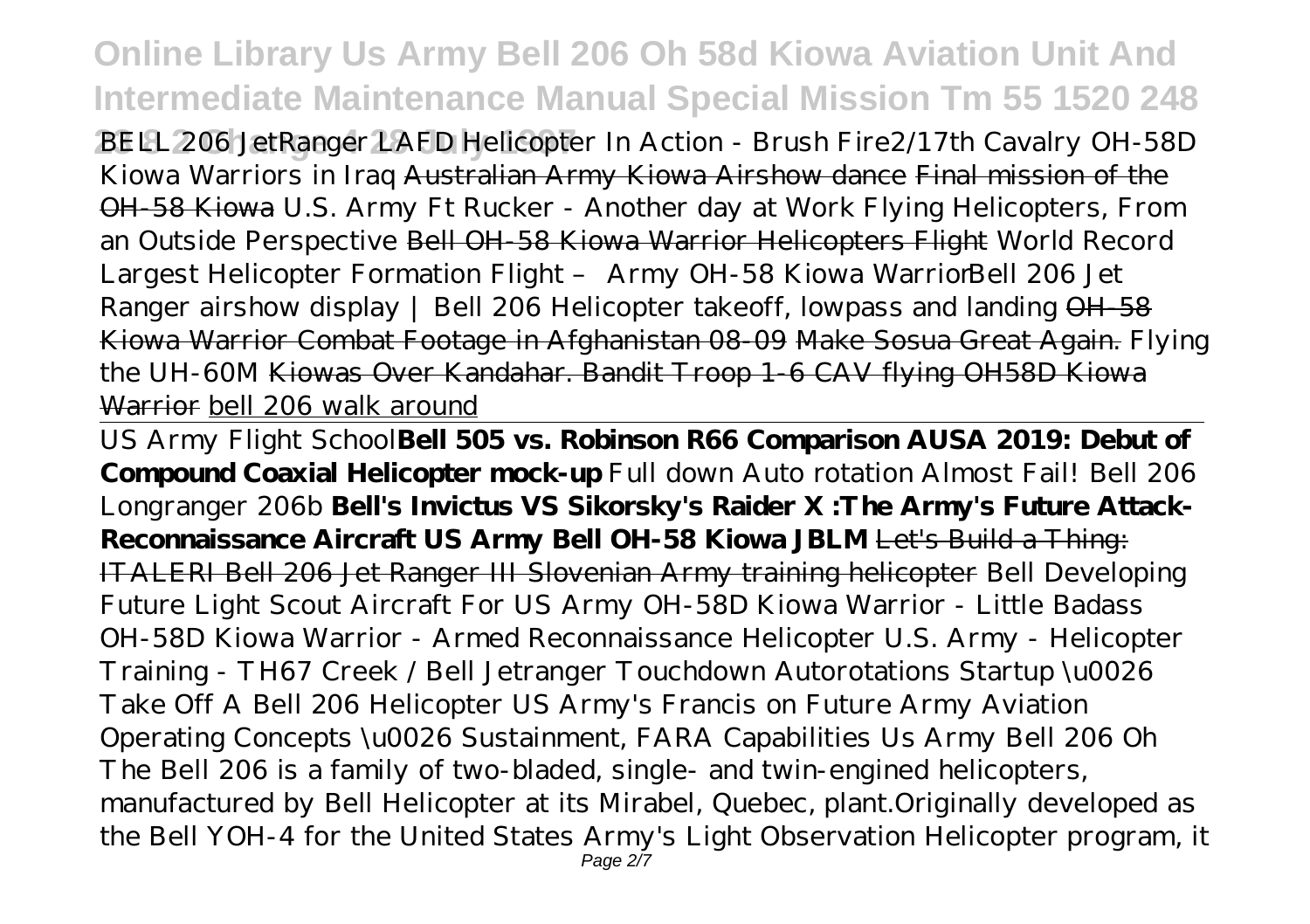**Online Library Us Army Bell 206 Oh 58d Kiowa Aviation Unit And Intermediate Maintenance Manual Special Mission Tm 55 1520 248**

was not selected by the Army. Bell redesigned the airframe and successfully marketed the aircraft commercially as the five-place Bell 206A JetRanger.

Bell 206 - Wikipedia

The Bell 206 is a family of two-bladed, single- or twin-engine helicopters, manufactured by Bell Helicopter at its Mirabel, Quebec plant. Originally developed as the Bell YOH-4 for the United States Army's Light Observation Helicopter program, the 206 failed to be selected. Bell redesigned the...

## Bell 206 | Military Wiki | Fandom

As a result, the US Army's LOH competition was reopened in 1967 and, on 8 March 1968, Bell's Model 206A "as announced as the winner, with pro-duction under the designation OH-58 Kiowa starting without delay; some 2,200 of these aircraft were delivered by the end of 1973.

## Bell 206 / Bell OH-58 / Bell TH-67 / Bell 406

Bell 206 / YOH-4A helicopter - development history, photos, technical data. Fourseat lightweight observation helicopter powered by a 250hp Allison T63 turboshaft engine. Produced to a US Army specification and first flown on 8 December 1962. Five delivered; originally designated HO-4 by the Army but subsequently redesignated OH-4A.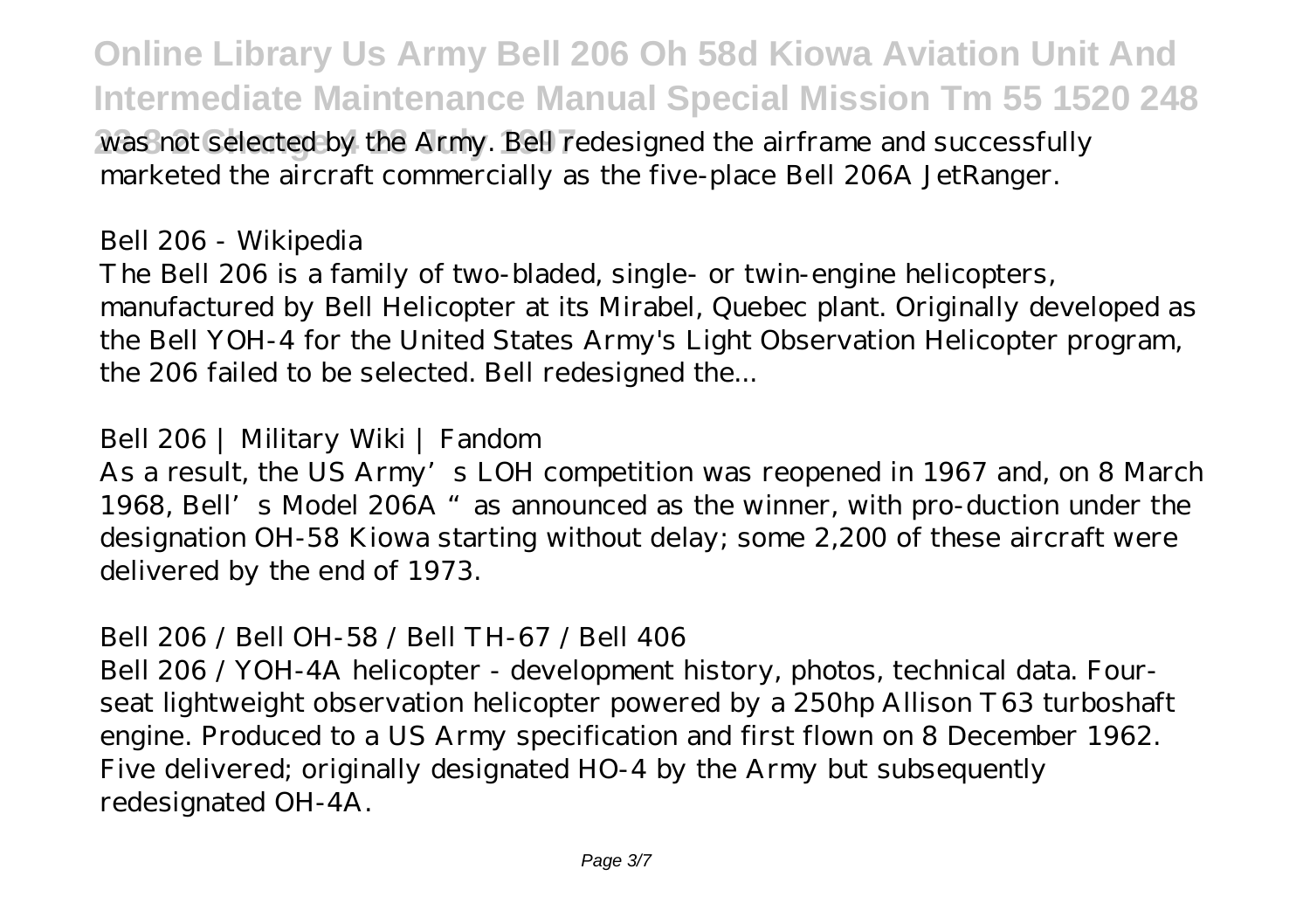**Online Library Us Army Bell 206 Oh 58d Kiowa Aviation Unit And Intermediate Maintenance Manual Special Mission Tm 55 1520 248**

Bell 206 / YOH-4A helicopter - development history, photos ...

The Bell 206 JetRanger was also built by Agusta in Italy as the AB206. The Bell Model 206 was originally designed to meet the needs of the US Army LOH (Light Observation Helicopter) 1962 competition as the YOH-4 The 206 was defeated by the Hughes OH-6 but a much-modified derivative, the Bell 206A was found to be a commercial success.

#### Bell 206 407 427 429

This is the Bell proposal for the Light Observation Helicopter program requested by the US Army. It competed with the Hiller OH-5 and Hughes OH-6 with the OH-6 resulting the winner. Later, Bell modified the model to became what we know as the popular Bell 206 Jet Ranger. Wears incorrect serial '62-4201'.

Bell YOH-4A (206) - USA - Army | Aviation Photo #2308467 ... I was a Crew Chief (OH-58) at Ft.Ord from 1977 until the end of 1982 and 69-16269 was my aircraft. What a surprise to find this photo after all these years!

Bell OH-58A Kiowa (206A-1) - USA - Army | Aviation Photo ...

Bell 206 Jet Ranger Bell OH-58A Kiowa US Army Aviation (1947-1983) white, olive drab; Marketplace. None of our partner shops or mates has this currently for sale. Inbox reviews. We don't know about any in-box reviews for this Bell 206 / OH-58A Kiowa: US Army (#48M-050) from Flying Papa's Decals.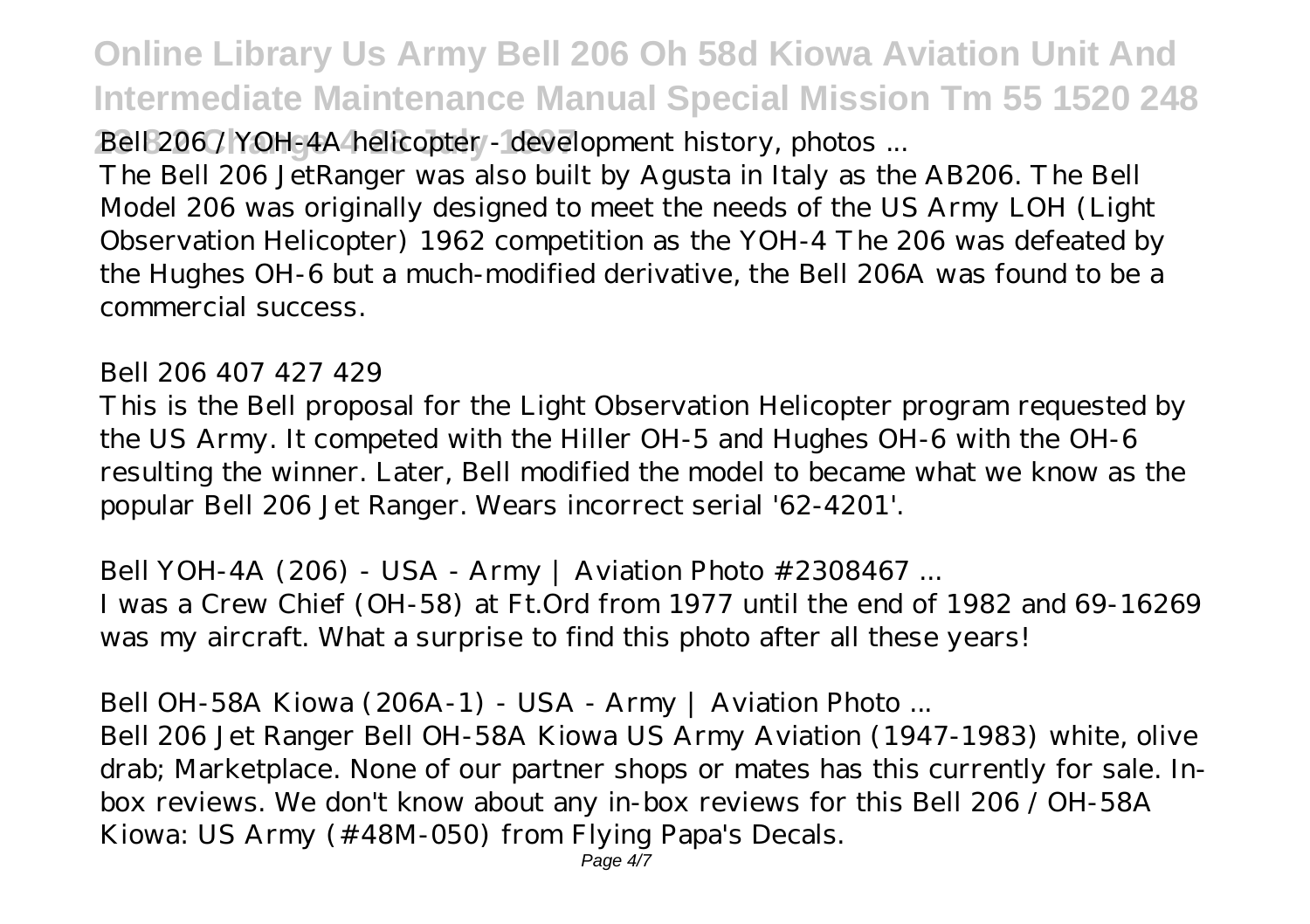**Online Library Us Army Bell 206 Oh 58d Kiowa Aviation Unit And Intermediate Maintenance Manual Special Mission Tm 55 1520 248 23 8 2 Change 4 28 July 1997**

Bell 206 / OH-58A Kiowa: US Army, Flying Papa's Decals 48M ...

The Bell OH-58 Kiowa is a family of single-engine, single-rotor, military helicopters used for observation, utility, and direct fire support. Bell Helicopter manufactured the OH-58 for the United States Army based on its Model 206A JetRanger helicopter. The OH-58 was in continuous U.S. Army service from 1969 to 2017, when it was replaced in these roles by the Boeing AH-64 Apache and Eurocopter ...

### Bell OH-58 Kiowa - Wikipedia

The OH-4 lost out to the Hughes OH-6 Cayuse, but Bell took the Model 206 and began to refine the chopper, adding 16 cubic feet of room in the back as well as making it a little more aesthetically pleasing, resulting in the Model 206A, nicknamed the JetRanger. In 1967, Hughes was unable to meet contractual obligations for the OH-6, and the US Army reopened the LOH competition.

#### Flightline: 65/TBD

Developed for the 1960s US Army Light Observation Helicopter (LOH) program, the 206 failed to be selected. Bell redesigned the airframe and successfully marketed the aircraft commercially. The new design was eventually selected by the military as the H-57/58 series.

Bell 206 - Helis.com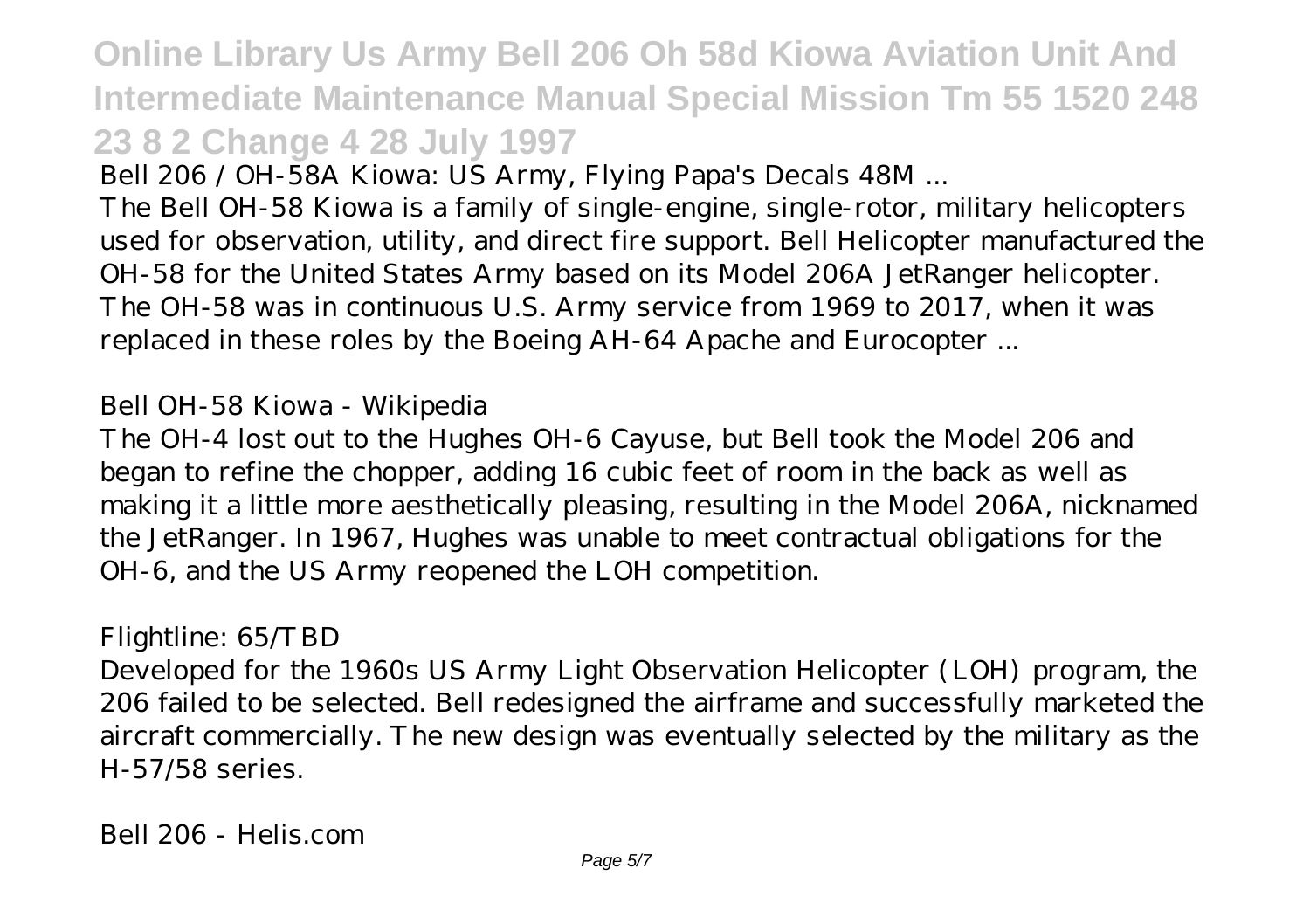**Online Library Us Army Bell 206 Oh 58d Kiowa Aviation Unit And Intermediate Maintenance Manual Special Mission Tm 55 1520 248 23 8 2 Change 4 28 July 1997** Fleet of OH-58 in US Army Aviation helicopter service. 1881 operators 54686 serials 30783 photos 8176 heliports

Serials OH-58 in US Army Aviation - Helis.com News of the Bell 206 helicopter. US Navy's Newest Outlying Landing Field, 01-Feb-19 : #Escambia Following a land exchange with Escambia and Santa Rosa counties, outlying landing field Site X at NAS Whiting Field opened for helicopter training operations. NAS Whiting Field trains all Navy, Coast Guard and Marine helicopter pilots, as well as a number of international students each year

#### Bell 206 news - Helis.com

Bell 206 is 39.8½ feet (12.11 meters) long, 33.4 feet (10.16 meters) diameter, and 9.4½ feet (10.96 meters) tall. A minimum mass that weighs 1 713 pounds (777 kg) and at the maximum mass that weighs 3 200 pounds (1 451 kg). It's powered by an Allison 250's engine driving a helicopter rotor with two blades.

Bell 206 - Simple English Wikipedia, the free encyclopedia Created by the U.S. Army in 1967, this film about the Bell OH-58 Kiowa helicopter features footage from the Vietnam War, emphasizing the concept of air mobil...

BELL TEXTRON OH-58A KIOWA U.S. ARMY FAMILIARIZATION FILM ... The Bell 206 is a family of two-bladed, single- and twin-engined helicopters, Page 6/7